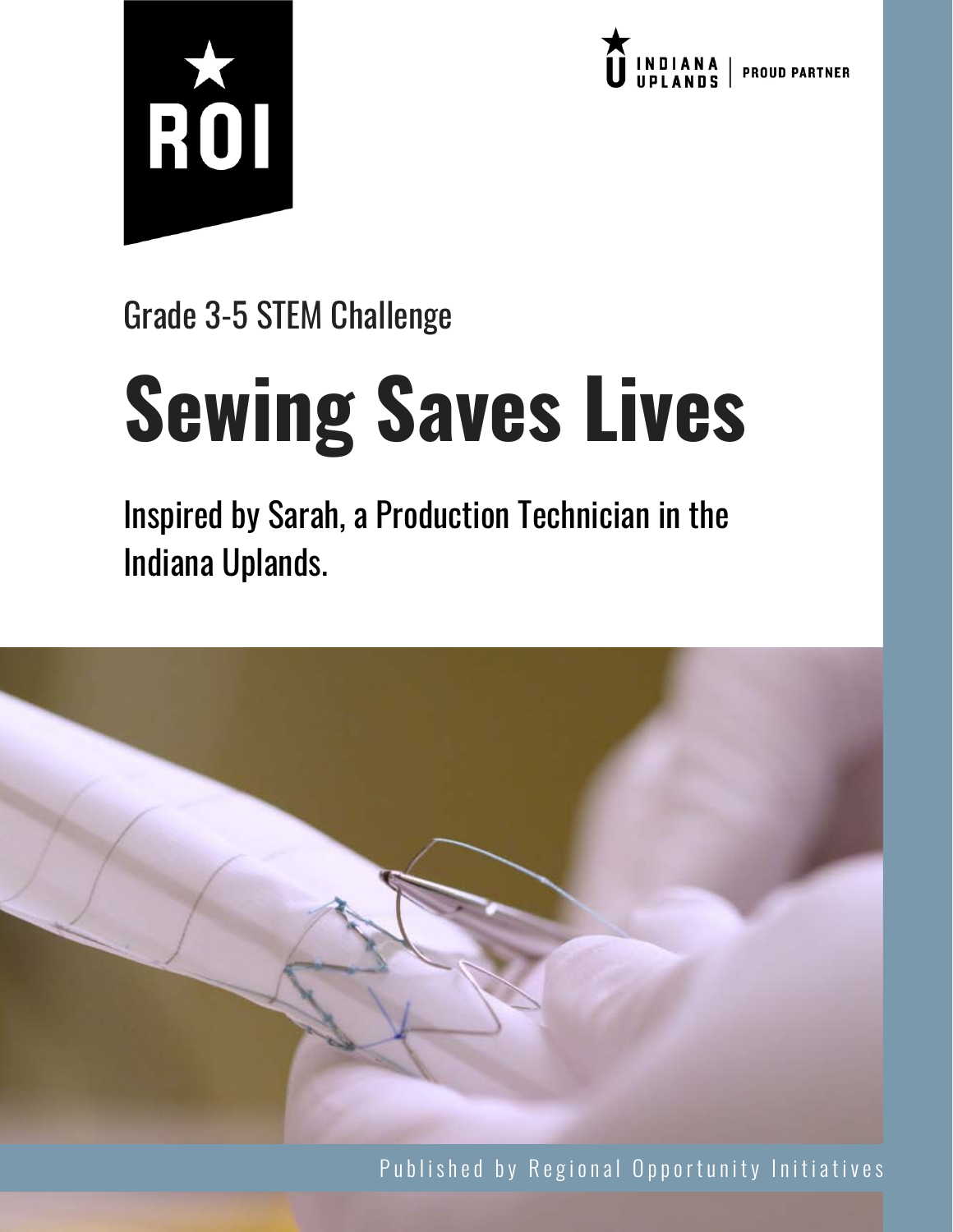### GRADE 3-5 STEM CHALLENGE

## **Sewing Saves Lives**

Inspired by Sarah, a Production Technician in the Indiana Uplands.

Students will explore the circulatory system through a model heart and learn about devices to repair blood vessels.



### CAREER CONNECTION AND LESSON OVERVIEW

Sarah is a production technician and assembler for COOK Medical in Bloomington, Indiana. Sarah hand-makes stents for patients who have a potentially life-threatening weakening of large arteries. She also trains the next generation of production technicians, teaching them how to carefully stitch and assemble these life-saving devices. COOK depends on production technicians like Sarah to ensure that the products they manufacture are free of defects and safe for use in people. In this investigation, students will create a simple model of the human heart. They will then practice making the same kinds of knots Sarah uses to assemble the life-saving stents at COOK.

#### LESSON TIMELINE

DAY 60 Minutes

- Show the inspiration video, "[Sarah - Team Assembler Trainer"](http://www.regionalopportunityinc.org/sarah/)
- Build a model heart

#### DAY 60 Minutes

- Explore scenarios 2
	- Sew a model stent



3

1

- 60 Minutes
	- Create a presentation
	- Present to the class

#### Recommended Supplies

Day 1, per group

- Balloon
- Scissors
- Cup or glass jar (strong enough to stretch balloon over the top opening)
- Water (colored with food coloring, optional)
- Two bendable straws
- Toothpick or kebab skewer (something with a sharp point)

#### Day 2, per student

- 6-8" square of chicken wire (or similar mesh material)
- Yarn
- 1 pair of gloves
- 1 balloon for demonstration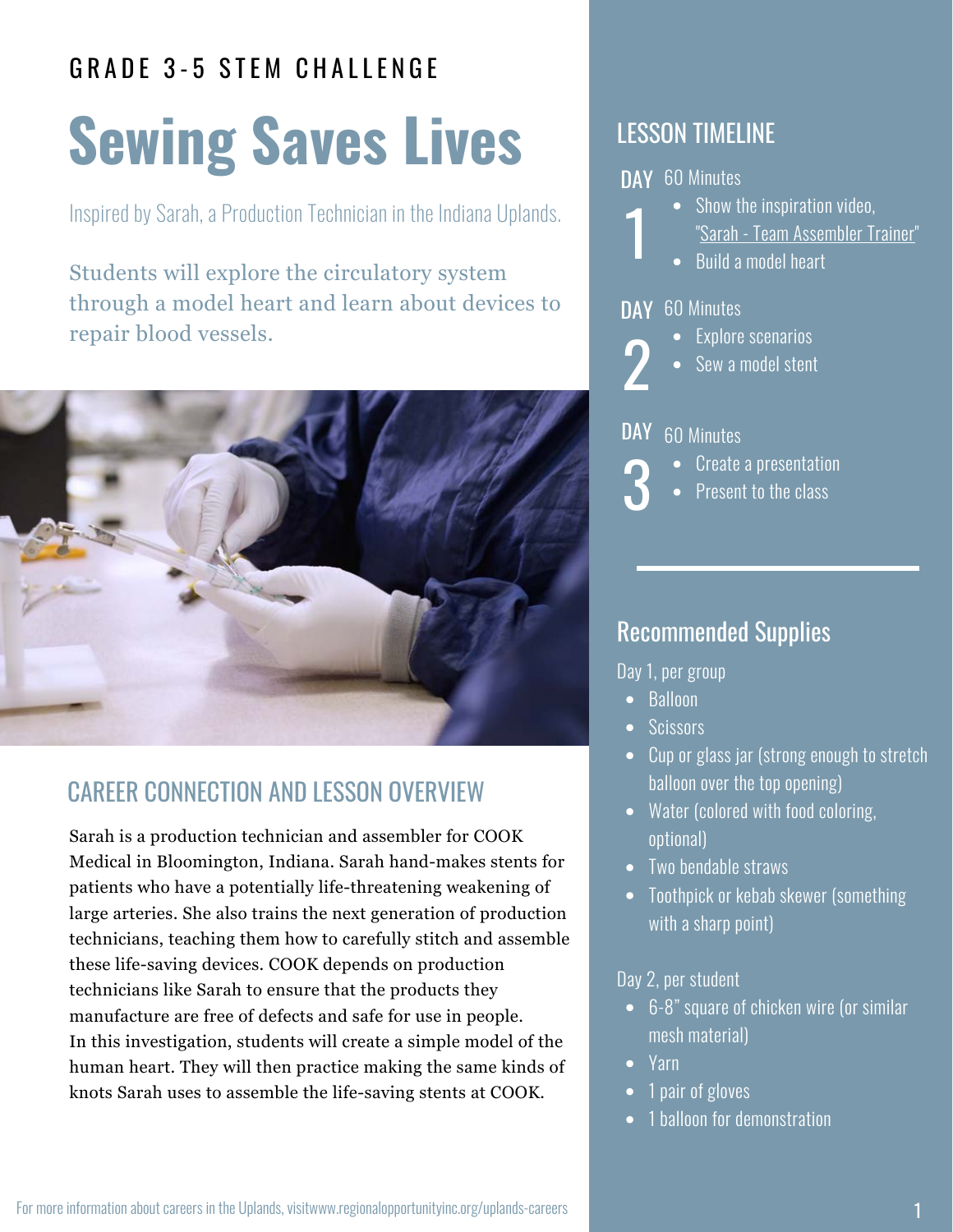

### **IN THIS CHALLENGE, STUDENTS WILL:**

- Build a model heart and circulatory system.
- Learn about how stents and small medical devices save lives.
- Design a model stent.
- Create a presentation.

## **Standards**

#### Science & Engineering Process Standards

SEPS.1 Posing Questions (for science) and defining problems (for engineering)

SEPS.2 Developing and using models and tools

SEPS.6 Constructing explanations (for science) and designing solutions (for engineering)

SEPS.8 Obtaining, evaluating, and communicating information

#### Engineering Standards

3-5.E.1 Identify a simple problem with the design of an object that reflects a need or a want. Include criteria for success and constraints on materials, time, or cost.

3-5.E.3 Construct and perform fair investigations in which variables are controlled and failure points are considered to identify aspects of a model or prototype that can be improved.

#### Computer Science Standards

3-5.NC.2 Use productivity technology tools for individual and collaborative writing, communication and publishing activities.

#### English/Language Arts

3.SL.3.1 Retell, paraphrase, and explain the main ideas and supporting details of a text read aloud or information presented in diverse media and formats, including visually, quantitatively, and orally.

4.SL.3.1 Summarize major ideas and supportive evidence from text read aloud or information presented in diverse media and formats, including visually, quantitatively, and orally.

5.SL.3.1 Orally summarize or respond to a written text read aloud or information presented in diverse media and formats, including visually, quantitatively, and orally.

#### Science Standards

3.LS.2 Construct an argument that plants and animals have internal and external structures that function to support survival, growth, behavior, and reproduction.

4.LS.2 Construct an argument that plants and animals have internal and external structures that function to support survival, growth, behavior, and reproduction in different ecosystems.

#### Employability Skills Standards

3-5.WE.4 Complete tasks or activities with prompting and guidance from adult educators.

3-5.WE.5 Demonstrate perseverance to complete tasks and activities.

3-5.LS.2 Communicate with others by applying a variety of speaking skills.

3-5.LS.3 Communicate with others using a variety of technology.

3-5.LS.4 Relate personal interests, abilities, and leisure time

activities to possible occupational choices without stereotyping.

3-5.LS.13 Utilize effective questioning and brainstorming techniques.

2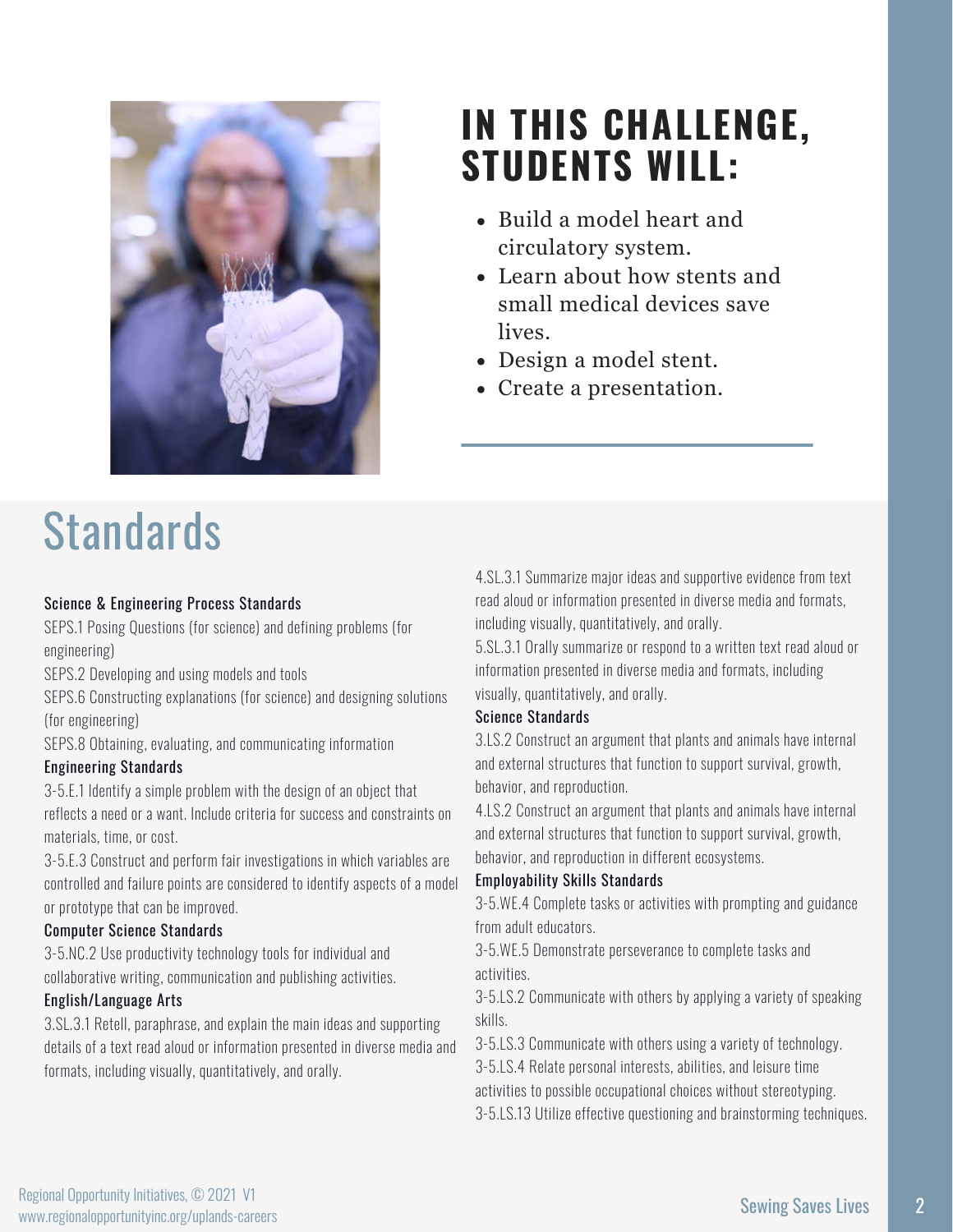## Planning and Implementation SEWING SAVES LIVES

#### Essential Vocabulary

- STENT: a tubular support placed temporarily inside a blood vessel, canal, or duct to aid healing or relieve an obstruction.
- CIRCULATORY SYSTEM: the system that moves blood, oxygen and nutrients through the body. The circulatory system includes the functioning of the human heart, blood and blood vessels.
- ARTERY: A vessel that carries blood high in oxygen content away from the heart to the farthest reaches of the body.
- VEIN: A vessel that carries oxygen-depleted blood toward the heart.
- CAPILLARY: The smallest of blood vessels. The capillaries distribute oxygenated blood from arteries to the tissues of the body and to feed deoxygenated blood from the tissues back into the veins.

#### In this challenge, students will:

- [View the job shadow video Sarah-](https://vimeo.com/330820820)Production Technician
- Build a model heart to simulate blood circulation
- Learn about stents and how small medical devices save lives
- Design a model stent
- Create a presentation

#### Before Class:

- Read the activity outline sheet and leader notes to become familiar with the activity.
- Gather necessary materials. Be sure that you have enough materials and space for each student to create their models.

#### Day 1 Introduction (20 Minutes)

Introduce the career of team assembly trainer in the field of life sciences to the students. *"When most people think about a career in life sciences, they most often think about careers in the medical field, likes doctors and nurses. Others may be familiar with companies that develop and manufacture medicines and other substances that people need. The career we will look at today is related to these but involves manufacturing small medical devices that doctors use to help their patients. One example of a small medical device is a stent. A stent is a tubular support placed*

*inside a blood vessel, canal, or duct to aid healing or relieve an obstruction."*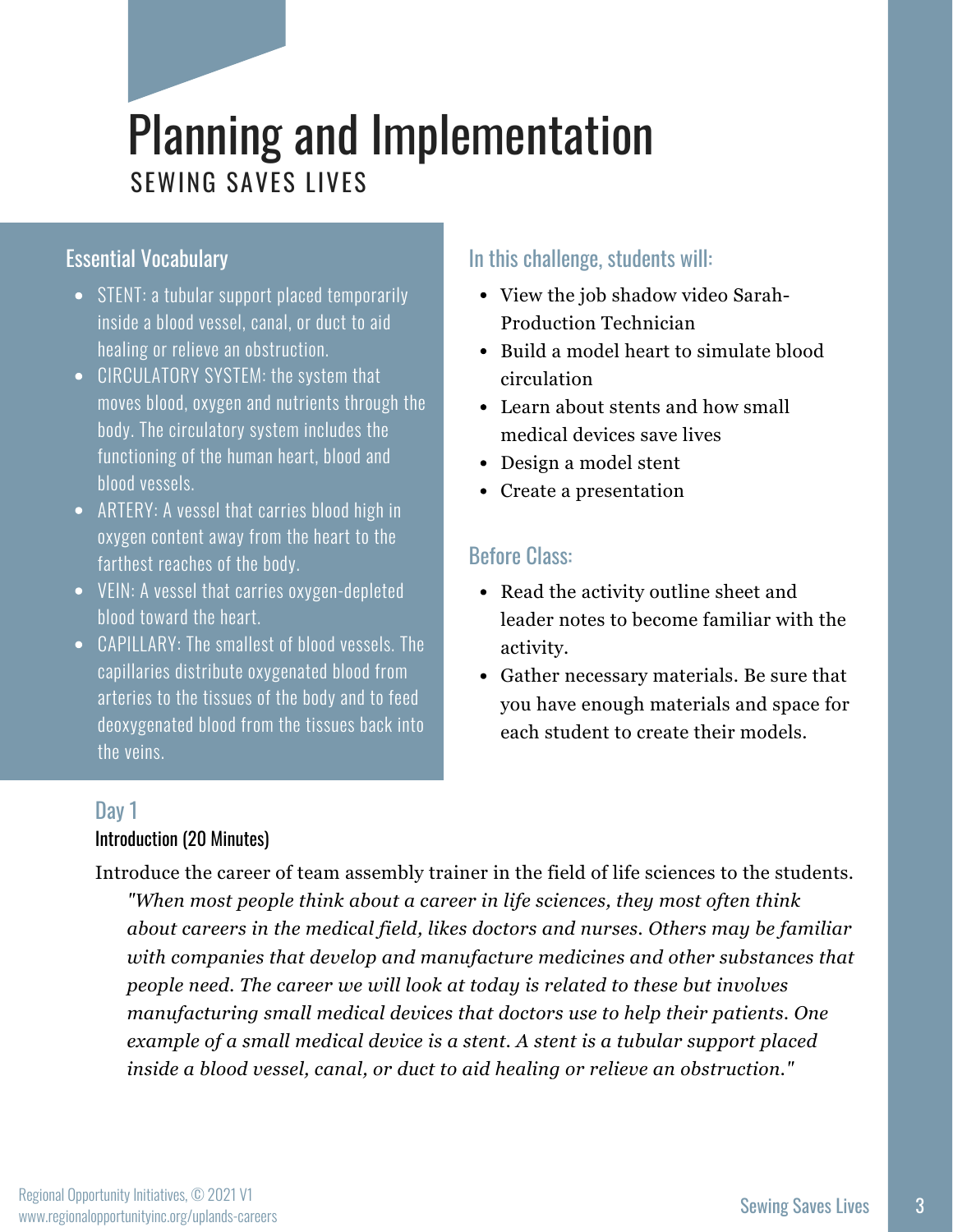*"This means that if a patient's blood cannot flow normally for some reason, a surgeon can insert a stent to help. Sarah, the team assembler trainer in the video we will watch very carefully sews stents. Sarah is also responsible for training new team members how to do this job."*

Show Sarah's career shadow video, "[Sarah - Team Assembler Trainer](http://www.regionalopportunityinc.org/sarah/)," available at http://www.regionalopportunityinc.org/sarah/, and either project Sarah's Career [Profile or provide printed copies to each student. Here they can read more about S](https://drive.google.com/file/d/1HEX54PCfcuXLsU-Cb99c4ZaEYMnmUKet/view?usp=sharing)arah's work, the education jobs like hers require, and similar jobs in the field.

Prompt students to reflect on the article by asking what they think is interesting about Sarah's job and if they have any questions.



#### The Circulatory System (10 Minutes)

Explain that the human body has many systems that help it function every day. The circulatory system is the system that moves blood, oxygen and nutrients through the body. The circulatory system includes the functioning of the heart, blood and blood vessels.

Before students explore Sarah's job by creating model stents on Day 2, they will first learn more about how the circulatory system works

Complete the 'Know' and 'Wonder' sections of the Know, Wonder, Learn (KWL) chart with the class. \*(individual student KWL chart included if preferred)

- "What do you know about the circulatory system?"
- "What do you wonder about the circulatory system?"

Share with students this brief overview of the circulatory system, available at https://www.youtube.com/watch?v=aUOQqoPsaBg (1:34)

Students will revisit the KWL chart at the conclusion of the model heart activity to reflect on what they have learned.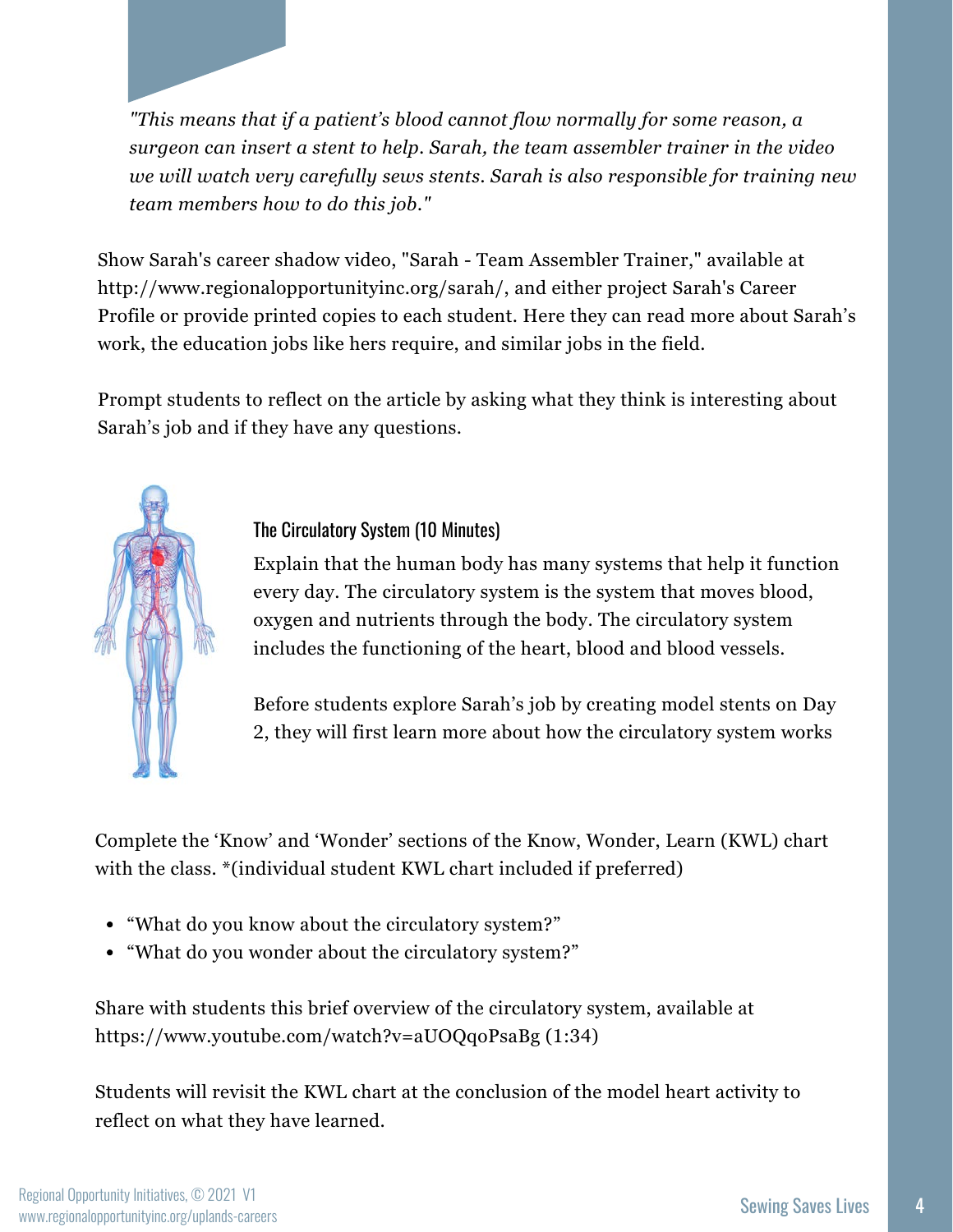#### Create (20 Minutes) In this activity:

- Students will build a model heart to simulate how blood is pumped through the circulatory system.
- Students will work in groups of 2-3.

Explain to students that each group will be building a model heart to explore the way that blood is pumped, by the heart, through the veins and arteries. Each group should collect the recommended materials and an instruction sheet.

#### Student Instructions

- 1. Cut the straight neck off of the balloon.
- Fill the cup about 3/4 full with water. 2.
- Stretch the round end of the balloon over the top of the 3. cup. The flatter you get the top, the better.
- Using the toothpick (or sharp object) carefully punch two 4. small holes in the top of the balloon.
- 5. Place the two straws into the holes.
- 6. Place the cut off end (the neck) of the balloon over the bendy end of one of the straws and tape to secure.
- 7. Bend the straws and take the model outside or place it in a bowl or basin (it can get messy!)



Once the students have completed the construction of their model, they will use it to pump "blood" through the system. Pushing down on the balloon in between the straws will cause the water to squirt out of the straw, in the same way that the blood is pushed by the heart through our veins and arteries.

Students will need to experiment with how frequently to pump the balloon in order to cause the water to pump out. Remind students to handle the model carefully. If the balloon is not taut over the cup or if the balloon rips around the straw openings, air leaking in will affect the function of the model. Prompt students to problem solve and persevere through these challenges. You can also offer replacement balloons or tape if the problem persists.

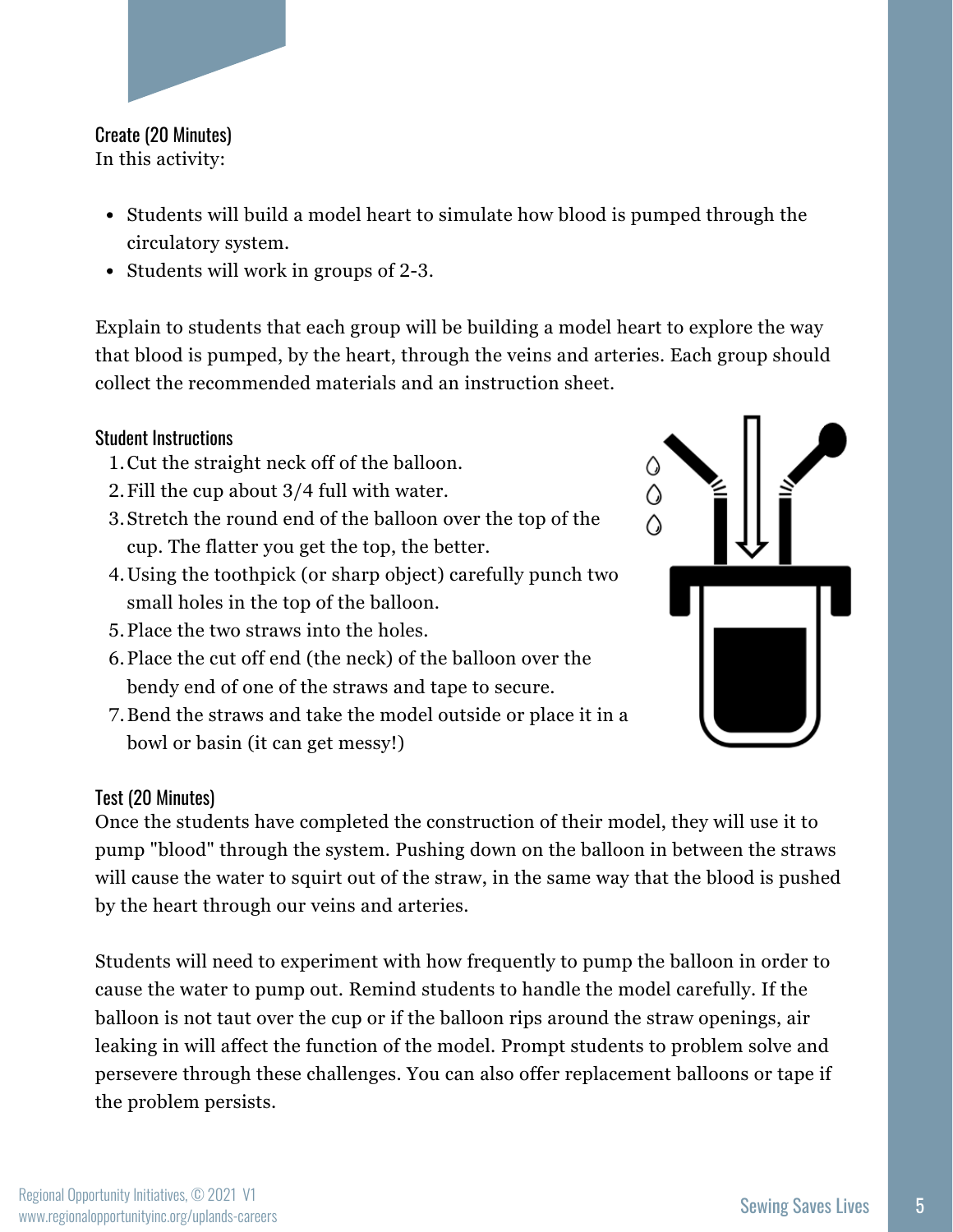Allow students a few minutes to explore their models before prompting them to consider the questions on the student handout. Have the students complete the questions in the TEST section of the student handout. Reflect on these questions as a class.

Some possible connections may include:

- The water pumps through the straw similar to how blood pumps through veins and arteries.
- The straw that is blocked only lets the blood travel one way through the system.
- You can also point out that there are valves in the heart that keep blood from going backward in the system. The blocked straw acts as a valve in this model.

Wrap up the day by completing the LEARN section of the KWL chart with the class.

#### Day 2

#### Introduction (20 Minutes)

Take a moment at the start of the lesson to review Day 1.

- Students observed how blood pumps through veins and arteries to keep oxygen flowing to the cells of the body.
- Prompt the class to share what they learned about the circulatory system.
	- Ask "What would have happened if we had blocked the other straw?
		- *The blood wouldn't have been able to flow!*
	- Ask students to think about why that might be a problem in the human body. Students may have had family members who suffered heart attacks or strokes, medical situations caused by having a blocked blood vessel.

Share with students:

*"On Day 1, you explored how the heart pumps blood. Today you will explore a small medical device called a stent. We'll talk about what they are, why people might need it, and how they are made by people like Sarah."*

Tell students that an aneurysm is a bulge in an artery. Different things can cause them, and they're not common, but they can weaken the blood vessel so doctors repair them with a stent. Demonstrate what an aneurysm looks like with a balloon. Blow up a balloon until it is about halfway full. Point out that the sides fo the balloon are smooth and round. This sort of what your arteries look like: Smooth, strong, and stretchy!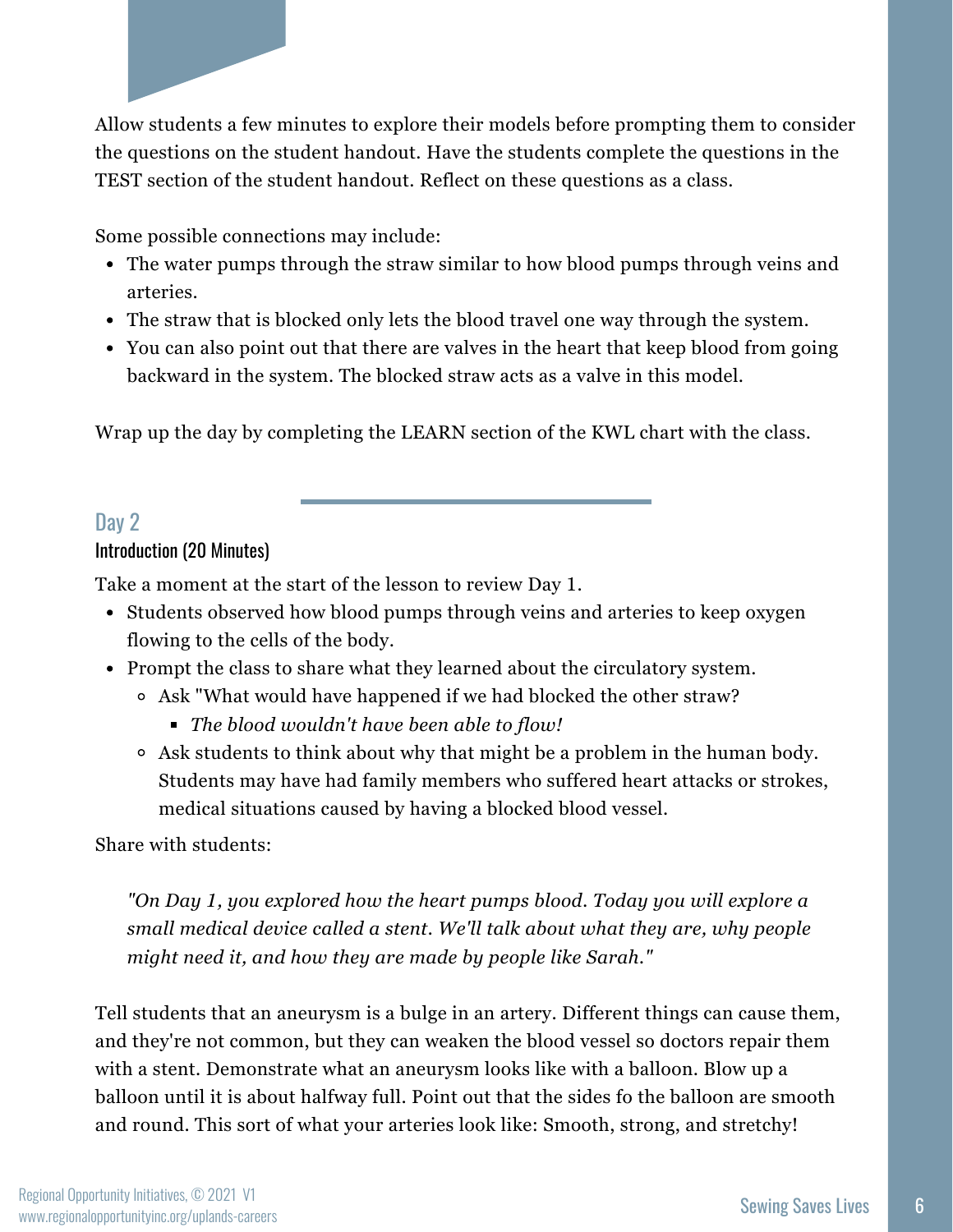Squeeze the balloon so that one area of the balloon bulges out. Tell the students that if the side of an artery becomes weak, it can "balloon" out and run the risk of breaking open. This is called an ANEURYSM. Usually this happens because the person's blood pressure was too high or there was a blockage or clot somewhere in the blood vessel. Some people are also just prone to them because of their genetics. Every human is different!

Let the balloon go back to normal. Explain that a lot of blood, important to how your whole body functions, runs through the arteries. So, if the side of an artery is weak, it must be repaired. The stents that Sarah makes are like special reinforcements that relieve the pressure on the artery, letting the aneurysm shrink back down and the vessel repair itself. This particular stent is called the "Triple A" stent because it's for:



**Abdominal** (meaning in the lower trunk of your body-- think belly!)

**Aortic** (the big, tough artery that carries the blood away from your heart to the rest of the body.)

**Aneurysms** (Those weak, bulgy areas that can form on arteries.)

So, the AAA stent is used to fix the types of aneurysms that can form in the big artery that runs down from your heart and carries oxygenated blood to the lower half of your body.

#### Create (40 Minutes)

Students will now have the opportunity to use the materials provided to design their own model stent.

Safety Note: Remind students that chicken wire can have sharp edges and to wear their gloves. Gloves offer a level of protection from the chicken wire, but also provide an illustration of the kind of safety equipment Sarah is required to wear at work. Because stents are created for use in humans, the production environment must be without dirt and germs.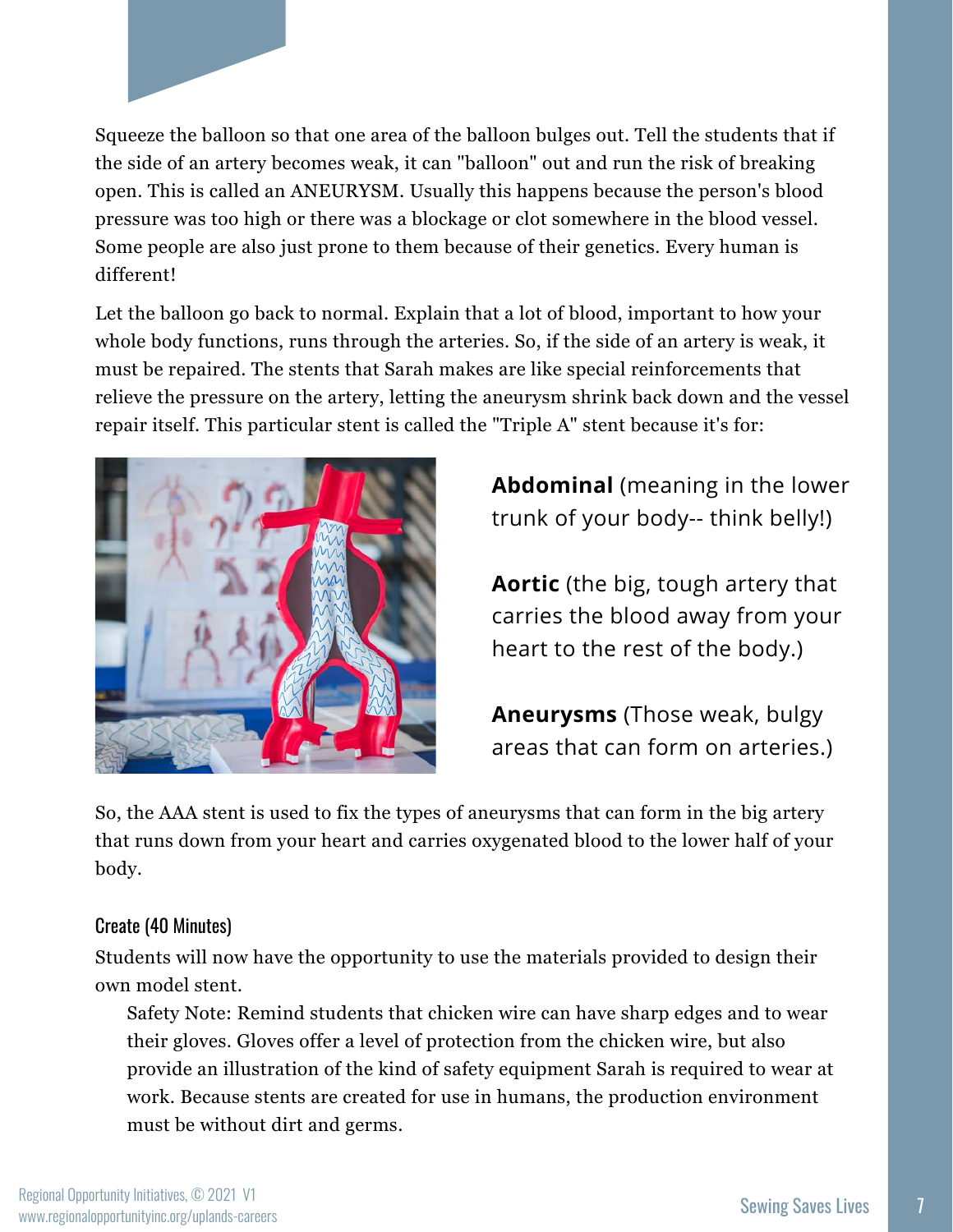

Before passing out materials, share with students a picture of the stent from the curriculum. Have students make observations about how it is sewed together. Ask them to point out any patterns or strategies they might try. Also, point out that each time the sewing changes directions, they should tie a knot.

Provide each group with materials and time to work through their ideas. When students have completed a model they are satisfied with, have them complete the DESIGN section of the student handout.

#### Discuss and Report (60 Minutes)

Students will work in their small groups or individually to complete the COMMUNICATE section of their handout. Have students use available technology (or another mode of presentation) to summarize their learning. Presentations should include:

- a summary of what students learned about circulatory system and stents.
- a summary of why they think a job like Sarah's is important.



#### Career Exploration and Extension

Prompt students to think about and research what a career as a production technician might involve.

- What does a production technician do all day? What does Sarah do?
- What kind of school would a student need to become a production technician? What other types of technicians are there?
- Are jobs like Sarah's in high demand? Will more people be hired to manufacture medical devices by hand in the future?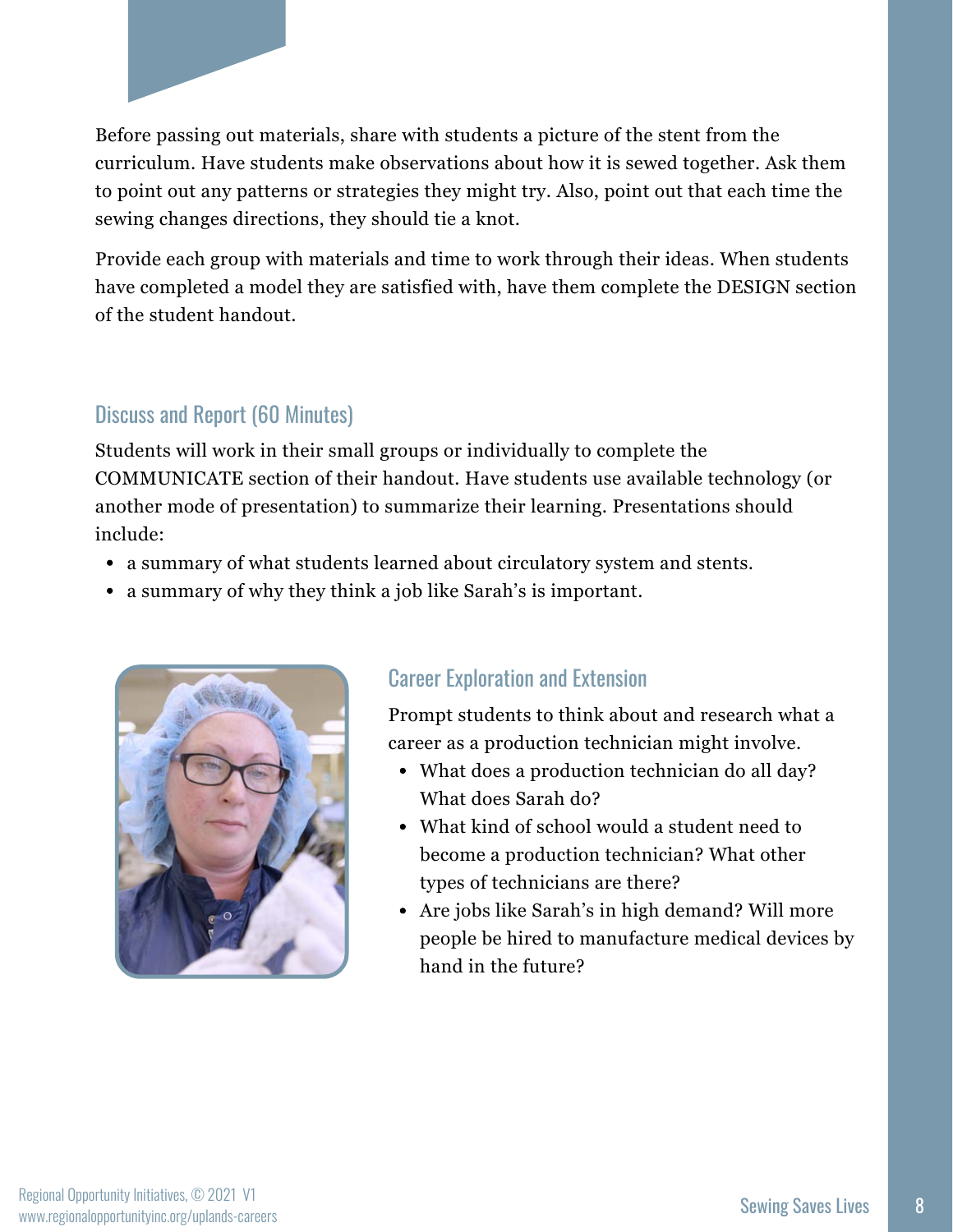

Name: \_\_\_\_\_\_\_\_\_\_\_\_\_\_\_\_\_\_\_\_\_

### Sewing Saves Lives

Know, Wonder, Learn Chart

| KNOW          |  |
|---------------|--|
|               |  |
| <b>WONDER</b> |  |
|               |  |
|               |  |
|               |  |
| LEARN         |  |
|               |  |
|               |  |
|               |  |
|               |  |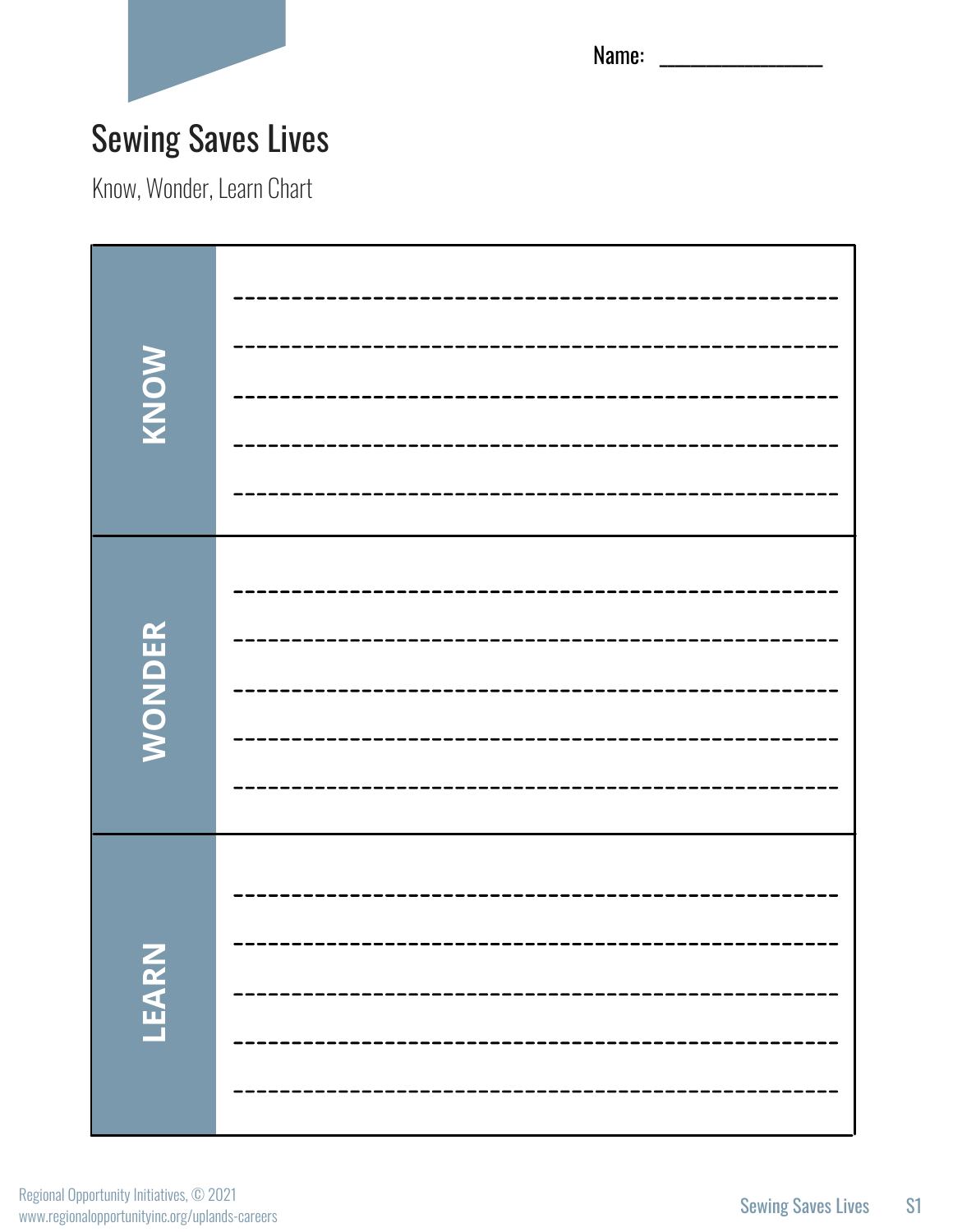

Name:

### Sewing Saves Lives

Student Data Sheet

**CHALLENGE** What is the problem we are going to solve?

*The circulatory system moves blood, through arteries and veins, to deliver oxygen and nutrients to the body.*

Build and explore a model heart to better understand this process.

#### **CREATE**

Follow the instructions to create a model of the heart



- 1. Cut the straight neck off of the balloon.
- 2. Fill the cup about 3/4 full with water.
- Stretch the round end of the balloon over 3. the top of the cup. The flatter you get the top, the better.
- Using the toothpick (or sharp object) 4. carefully punch two small holes in the top of the balloon.
- 5. Place the two straws into the holes.
- 6. Place the cut off end (the neck) of the balloon over the bendy end of one of the straws and tape to secure.
- 7. Bend the straws and take the model outside or place it in a bowl or basin (it can get messy!)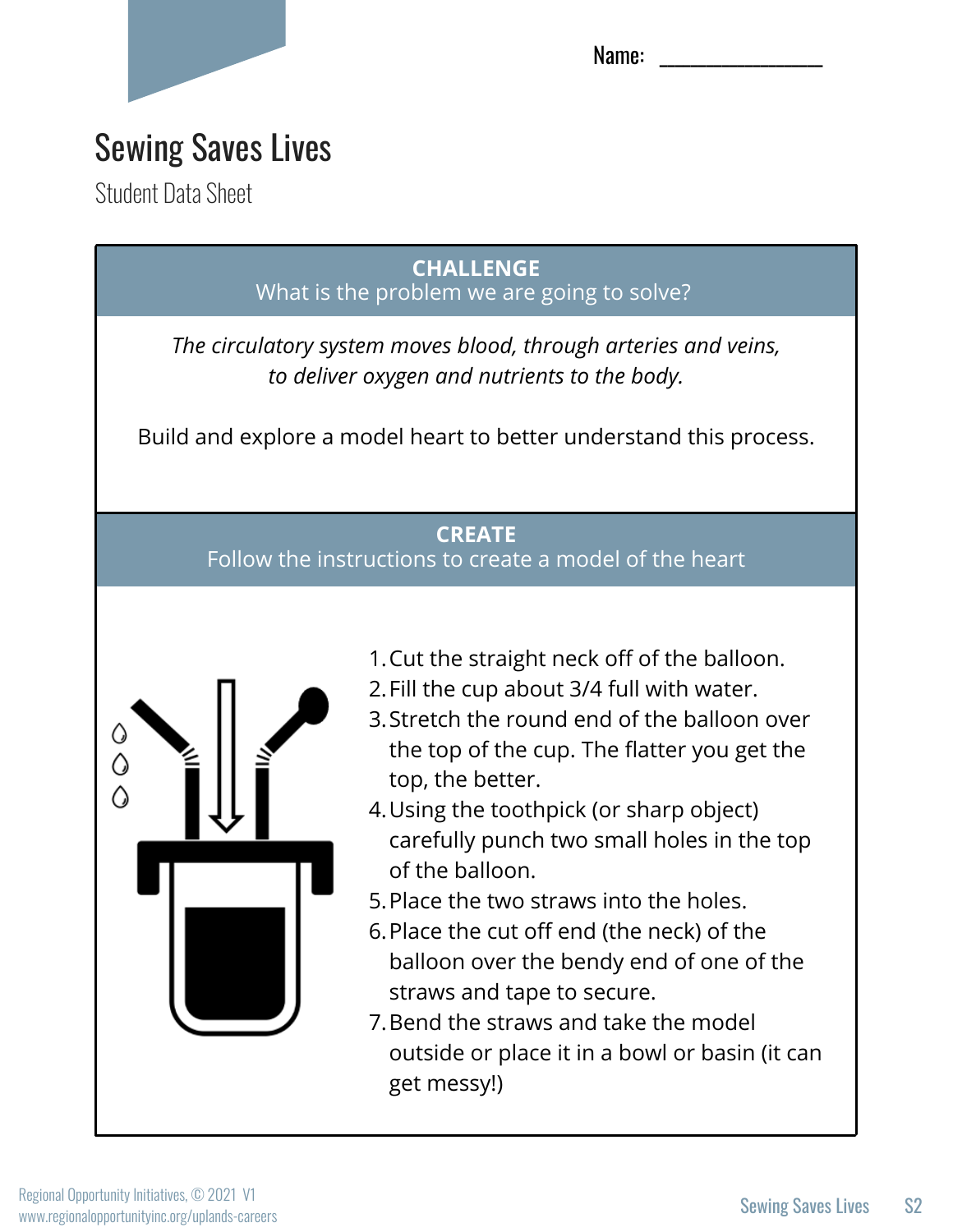

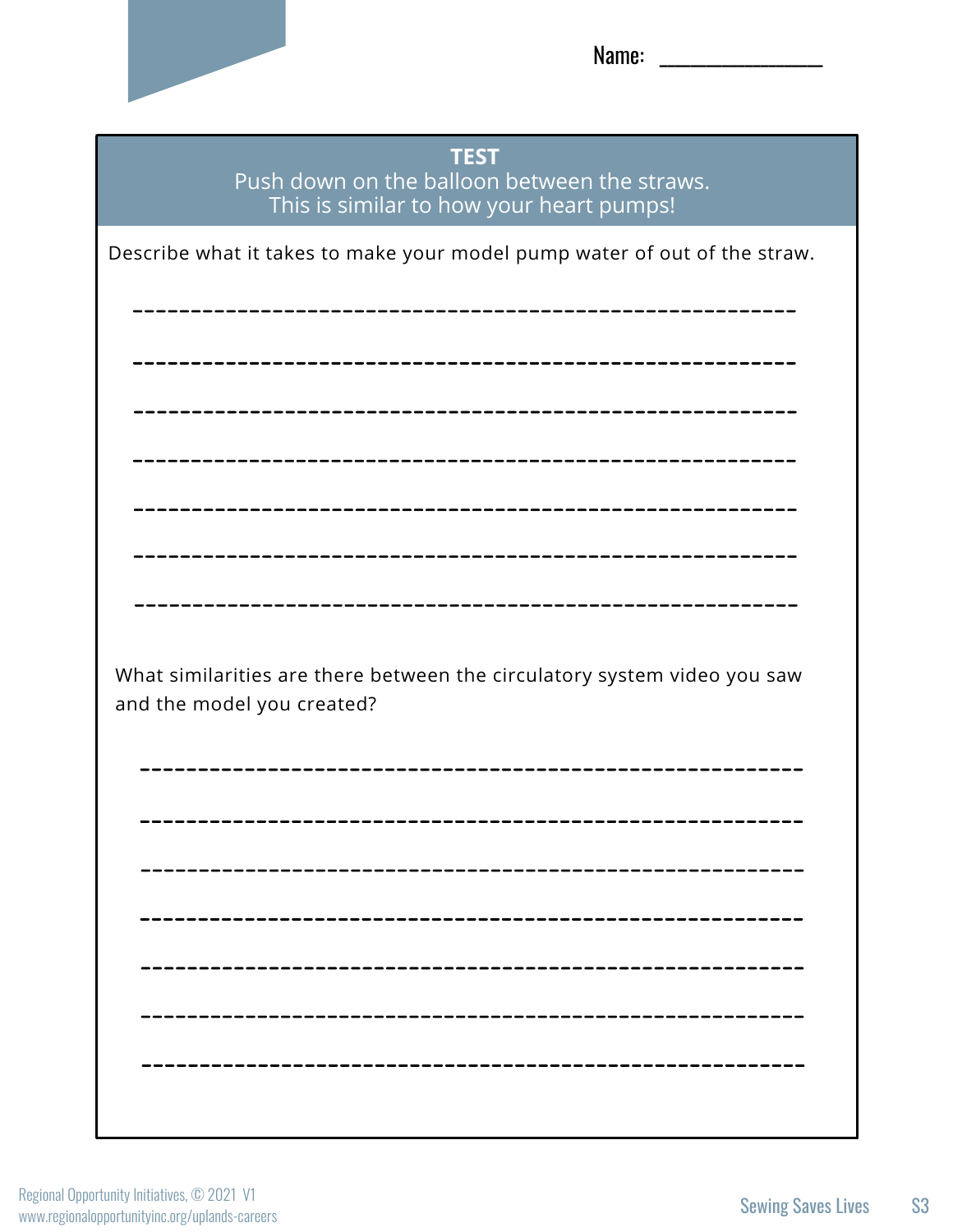

Name:

**DESIGN** You will have \_\_\_\_\_\_ minutes to design your stent.

Draw a picture of the stent you and your classmate(s) created.

If you were hiring someone to do this job, what skills would you want them to have?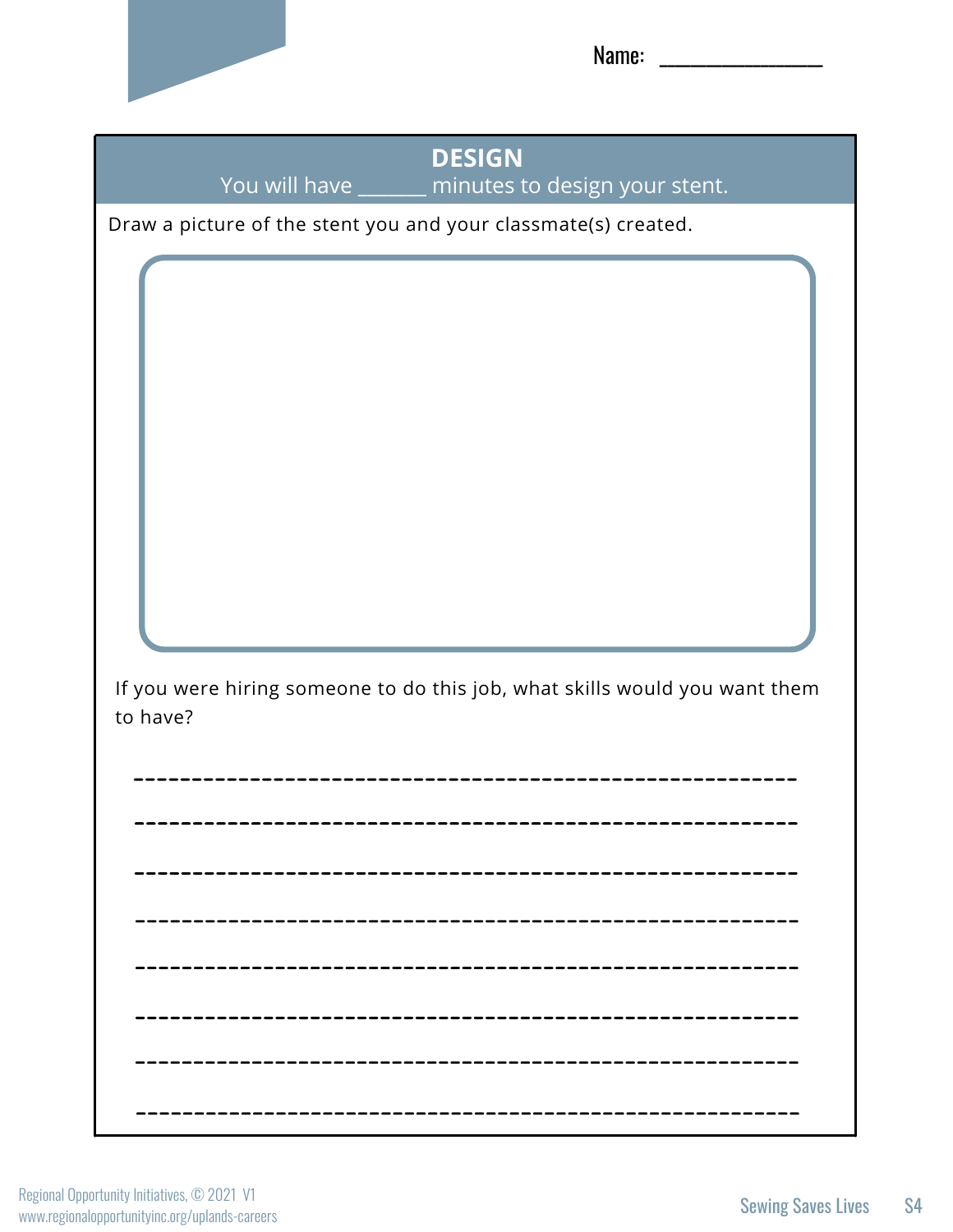

Name: \_\_\_\_\_\_\_\_\_\_\_\_\_\_\_\_\_\_\_\_\_

| <b>COMMUNICATE</b><br>Share your prototype with the class or another group.                      |  |
|--------------------------------------------------------------------------------------------------|--|
| What was the most difficult part of this challenge?                                              |  |
|                                                                                                  |  |
|                                                                                                  |  |
|                                                                                                  |  |
|                                                                                                  |  |
|                                                                                                  |  |
| What did you learn about Sarah's job as a medical device assembler? Why is<br>her job important? |  |
|                                                                                                  |  |
|                                                                                                  |  |
|                                                                                                  |  |
|                                                                                                  |  |
|                                                                                                  |  |
|                                                                                                  |  |
|                                                                                                  |  |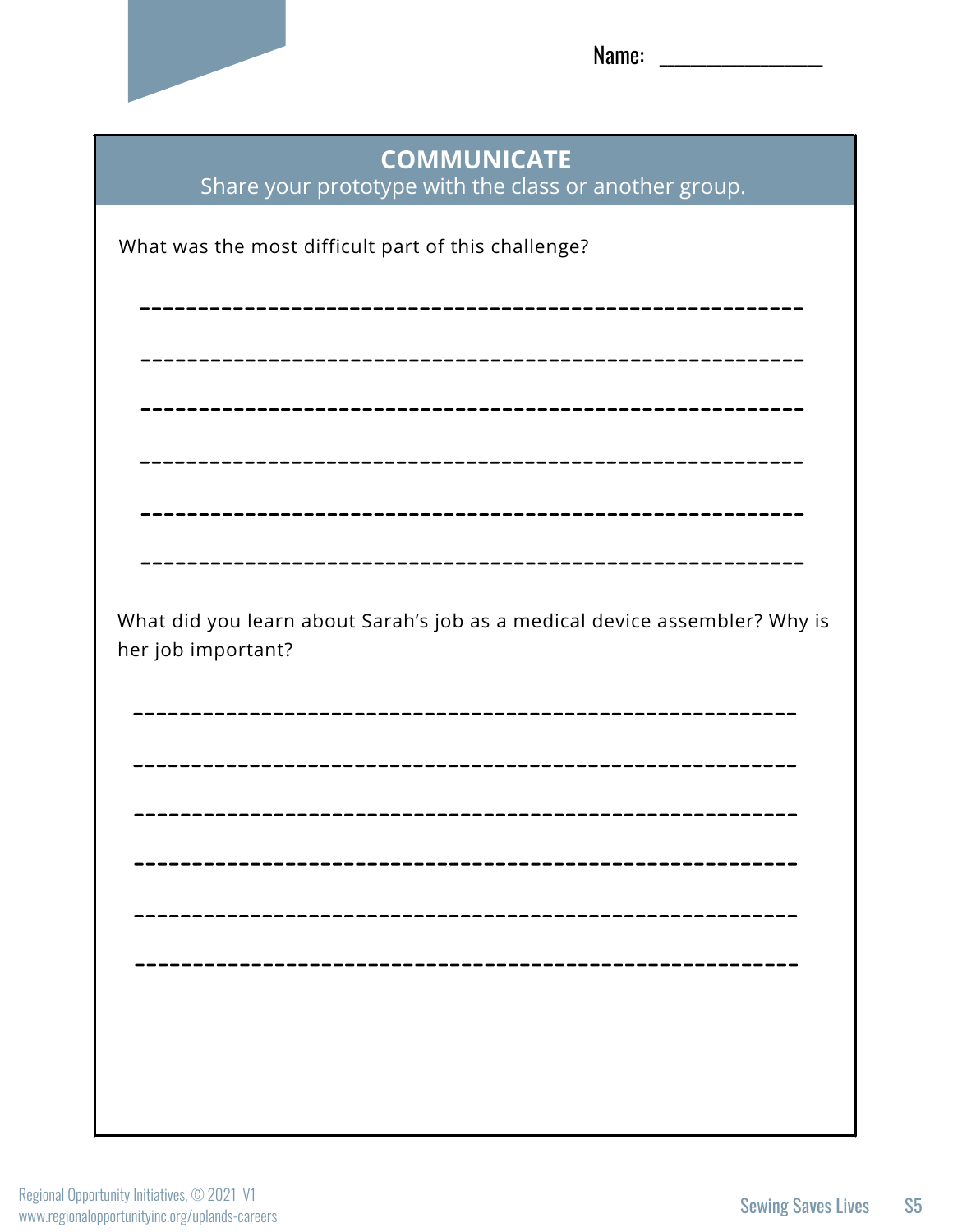### ACKNOWLEDGEMENTS

#### Activities developed and written for Regional Opportunity Initiatives by

Emily Menkedick Education Specialist Adrienne Evans Fernandez Education Specialist

#### ROI would like to thank the following members of our Educator Advisory Group for their gracious support and review of this curriculum:

Amy Gordon Elementary STEM Coordinator Brown County Schools

Kelly Grimes 7th Grade Science Teacher Richland-Bean Blossom Community School Corporation

#### Alexis Harmon

Academy of Science & Entrepreneurship Principal Monroe County Community School Corporation

Alison Kern 6th Grade Science Teacher Mitchell Community Schools

Joann Novak Business & Computer Science Teacher Monroe County Community School Corporation

Jean Schick High School Science Dept Chair (Ret) Monroe County Community School Corporation

#### Katy Sparks

STEM & Computer Science Coach Monroe County Community School Corporation

#### Tara Weisheit

4th Grade Teacher Washington Community Schools

### IMAGE AND CONTENT CREDITS

#### Images

Stock photography courtesy of Canva.com Still video images from [Sarah - Team Assembler Trainer,](http://www.regionalopportunityinc.org/sarah/) available at http://www.regionalopportunityinc.org/sarah/ Black and white icon assets courtesy of The Noun Project, including:

bracket by Three Six Five straw by Alexandre, glass by W.X. Chee water drop by Aybige.

#### Content

Lesson adapted from Easy Heart Pump Model. (2020, February 21). Retrieved from Team Cartwright: https://teamcartwright.com/heart-pump-model

#### Special Thanks

The curriculum production team would like to extend a special thanks to Indiana Uplands educator CIERRA SIMMONS, Edgewood Primary School, Richland-Bean Blossom Community School Corporation for her stent modeling activity